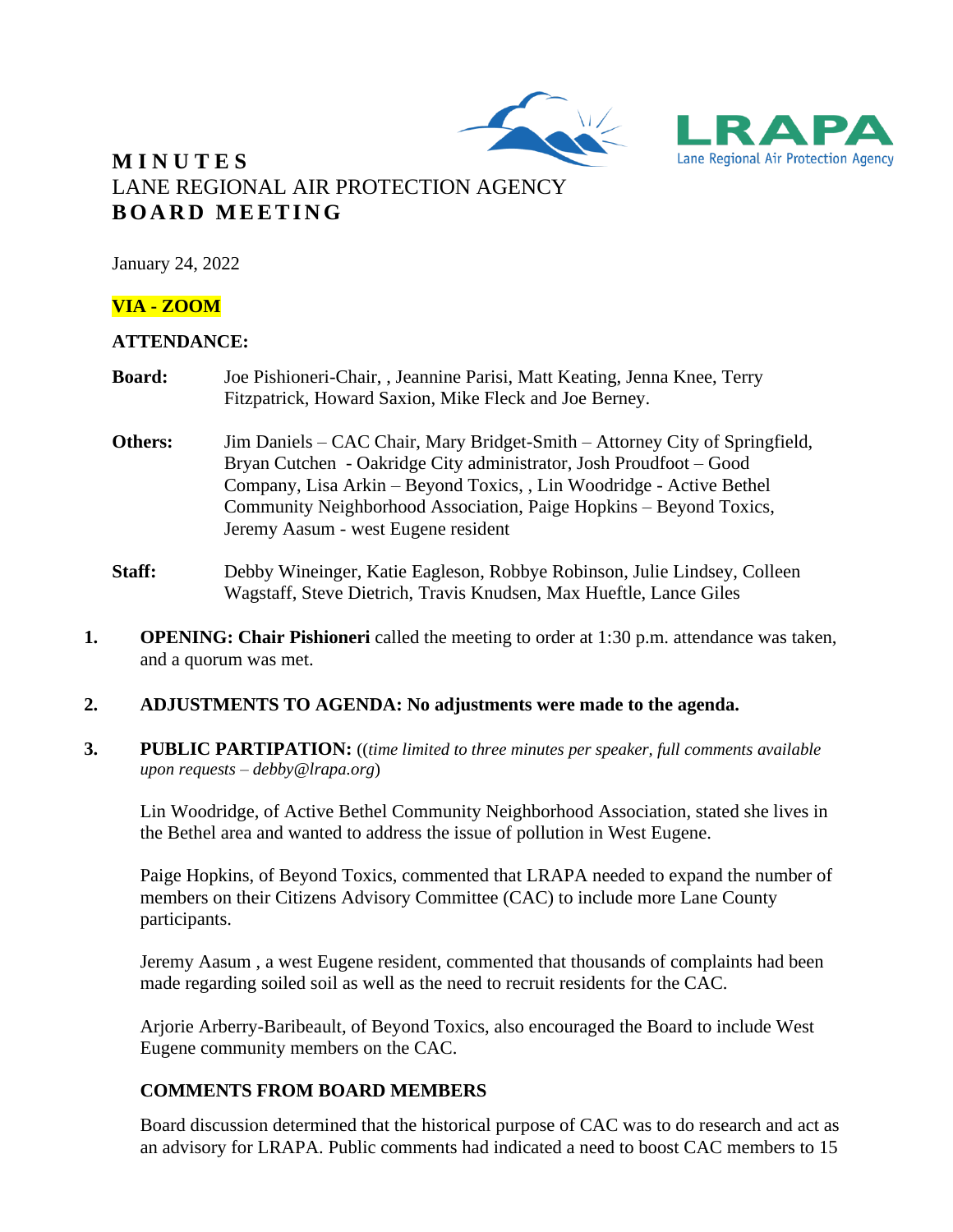however it was determined that the bylaws allow 7 to 15 members with no demand for the maximum 15. Currently the committee is short Fire Suppression representative as the past representative retired and no applications had been received. The Board jointly agreed the committee membership should be spread throughout the county without multiple representatives from any given area. Jeanine Parisi indicated she had some outside contacts (ODF) Oregon Department of Forestry and would reach out to them regarding a possible committee rep.

### **4. ACTION ITEMS:** Consent Calendar

- A. Approval of Minutes of November 17, 2021, Board of Directors Meeting.
- B. Approval of Minutes of December 9, 2021, Work Session.
- C. Approval of Expense Reports for November December 2021.

### **MOTION: Howard Saxion MOVED to approve the Consent Calendar, Mike Fleck SECONDED THE MOTION. VOTE ON MOTION: UNANIMOUS**

### **5. CONTINUED PERS EVALUATION – RESOLUTION PROPOSAL:**

Julie Lindsey reported that a survey of employees revealed 13 of 19 would be interested in PERS. Of the 6 remaining, some were retirees, others were too close to retirement, and at least 1 has accepted another job. She explained that LRAPA staff would be considered OPSRP and be subject to the 6-month waiting period. Additionally, LRAPA would not be subject to legacy costs of the system. The resolution is required by PERS to begin discussions

Concerns that came up during discussion include:

- Increasing rates
- New hires with previous PERS plans that would rollover
- Liability versus benefits (applicants going elsewhere if no PERS)
- Lapse between VOYA and PERS
- Off ramp for LRAPA if transfer to PERS fails
- Possible future Tier 1 and Tier 2 employees (none currently)

### **MOTION: Mike Keating MOVED for approval of Resolution 21-02-A, Parisi SECONDED, with a start date of October 2, 2022. VOTE: Passed as amended.**

Discussion defined the policy start date as well as payment start date and motion was amended to a start date of April 1, 2022 rather than July 1, 2022 or October 1, 2022.

## **6. STATUS REPORT ON OAKRIDGE AIR PROGRAM:**

**Josh Proudfoot**, representing Oakridge Air Program, informed the Board that the contracting program had serviced 667 homes but due to a restriction on serving mobile homes whose value is less than the cost of services they would be contacting St Vincent de Paul to see if there would be homes available with less cost incurred. He further commented